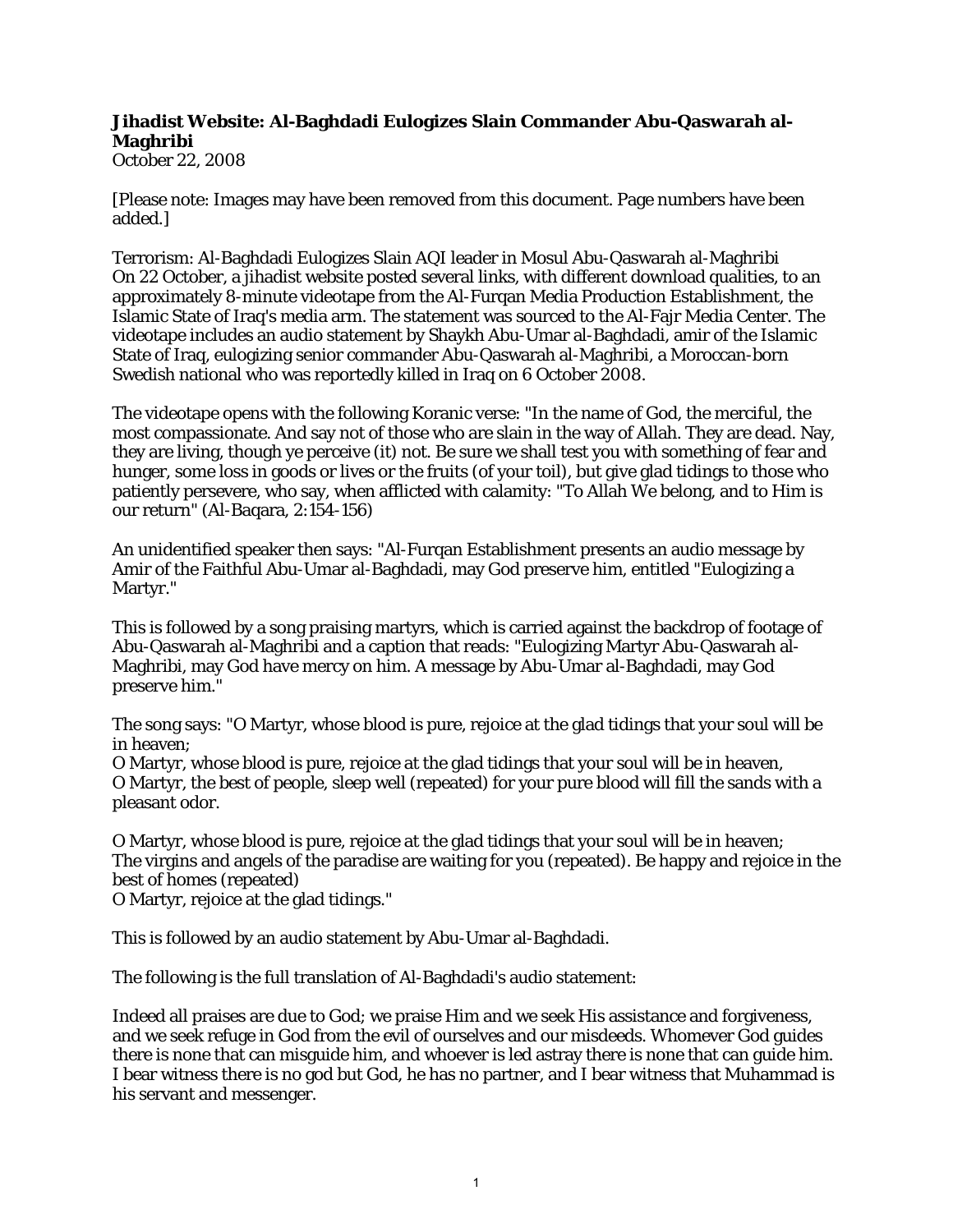Almighty God has said: Think not of those who are slain in Allah's way as dead. Nay, they live, finding their sustenance in the presence of their Lord. They rejoice in the bounty provided by Allah. And with regard to those left behind, who have not yet joined them (in their bliss), the (Martyrs) glory in the fact that on them is no fear, nor have they (cause to) grieve. (Koranic verse; The Family of Imran, 3:169-170)

We condole and congratulate the men of the state of Islam, especially the knights of the north, over the martyrdom of one of the leaders of the state and one of its skillful, conscientious builders. The incredible, beloved, and close knight, Abu Qaswarah, has dismounted the horse of glory only to mount the horse of dignity. While the departure of Abu Qaswarah, the amir of the north, was painful and hard, I was happy for him because he achieved what he had hoped for and what he had sought and crawled toward. He had hoped to die on this path, the path of jihad and religion of monotheism. He never chose any other alternative or path, and never relinquished his duties. I was happy that God has honored him by choosing him as a martyr. He fought among his soldiers, telling them truthfully and on the ground: Here I am your amir, fighting and then blowin g up my explosive belt in defense of my religion, adhering to my path, and working upon the recommendation of my amir: Let whoever loves us adhere to his religion, carry the banner, and lead the ranks, saying: Let the cowards go sleepless!

O secret benefactor, who turned into a sinless aide, By God, we have never seen anyone like you among all people.

Abu-Qaswarah died as what we hope to be considered a martyr by God after a long trip on the path of jihad that started from the camps of Afghanistan. Everybody has known Talhah al-Maghribi as someone who loved those sticking to their religion even if they were stingy and cowards, and hated those with corrupt religion even if they were generous and courageous. Abu-Qaswarah threw his Swedish citizenship in the trashcan, while many and many people eagerly seek the benefits of this citizenship. He did not cling to a European wife and five children as beautiful as the full moon. Rather, he left them, while he was deeply in love with them. They have not heard from him and he has not seen his children for three years. He had moved them to a place where he believed they would be closer to God than if they are in the land of infidelity. He was always confident that God would preserve them, reiterating God's words: "As for the wall, it belonged to two youths, orphans, in the Town; there was, beneath it, a buried treasure, to which they were entitled: their father had been a righteous man." (Koranic verse; The Cave, 18:82)

So, it is the creed which he upheld, for whose sake he fought, and in whose cause and under whose banner, the banner of God is Great, and Muhammad is the Messenger of God, he died. So, o knights of the north and men of the Islamic State, hold on to what our beloved Abu-Qaswarah died for. For it is a shame for a knight to be tempted by a beautiful wife or by a child weeping at his feet. Almighty God says: O ye who believe! Truly, among your wives and your children are (some that are) enemies to yourselves: so beware of them! (Part of Koranic verse; At-Taghabun, 64:14)

Abu-Qaswarah died leaving behind brothers, men who know how to avenge his death, for he loved them and was loved by them; he honored them and was honored by them. Far be it from them to stand idly by without avenging his death.

O Ubayd, sleep well, you have never lied to your brothers You counseled them out of concern for their religion,